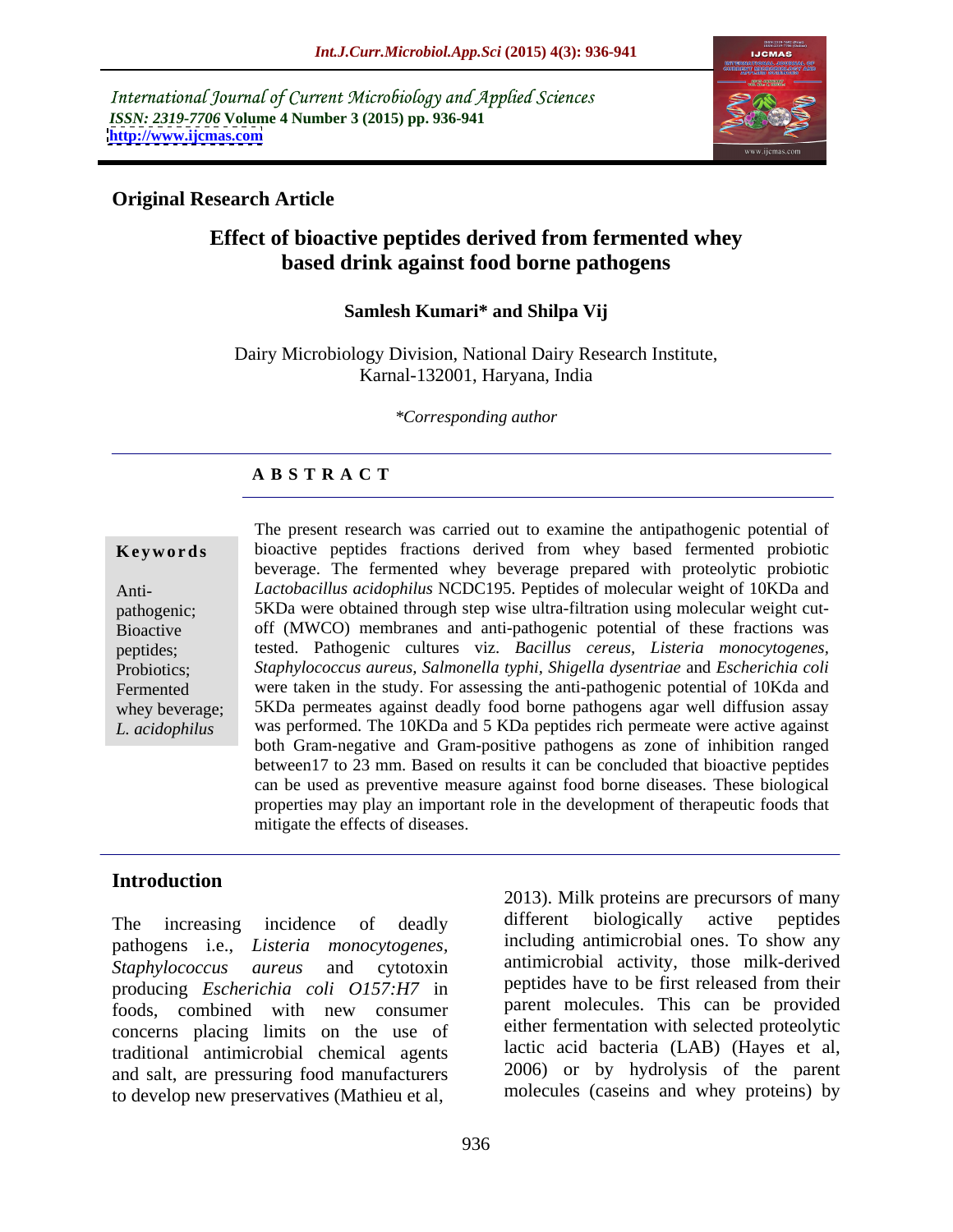digestive proteases (Clare and Swaisgood, 2000). In recent years, whey derived (Quebec, QC, Canada). Other pathogens i.e., proteins have been recognized as a valuable source of antimicrobials, demonstrating *typhi* (NCDC 113), *Escherichia coli (*NCDC various health benefits in humans. The 135), *Entrococcus faecalis* (NCDC 115), content of these proteins may vary between *Shigella dysentriae* (NCDC 107) from different species (Miranda et al 2004; National Collection of Dairy Cultures, Uniacke-Lowe et al, 2010). Releases of NDRI, Karnal, India. Chemicals, media, and biologically active milk peptides occur other materials were procured from Tarsons, usually during digestion of milk proteins in the gut, during enzymatic hydrolysis, chemical processes and fermentation. **Maintenance and cultivation of the**

Lactic starter cultures contain several proteolytic enzymes which are responsible Proteolytic *L. acidophilus* NCDC 195 was for breakdown of milk proteins into peptides activated in sterile skim milk medium. The and amino acids during fermentation.Many culture was maintained by sub-culturing probiotic lactobacillus strains possess good fortnightly in skim milk using 1% inoculum proteolytic activity i.e., *Lactobacillus*  and 24 hrs of incubation at 37°C and stored *acidophilus*. It has been reported that the bacteria release antimicrobial peptides from milk source (Ruixiang et al, 2007). These broth (HiMedia) from skim milk before use. peptides decrease risk factor of some disease Pathogenic cultures were activated in BHI and/or to prevent disease development result of their hormone-like properties (Kitts and Weiler, 2003). Under the light of given facts **Analysis of prepared probiotic fermented** the present study was carried out to study whey beverage the biological activity (antipathogenic

Whey was collected from Experimental of Dairy Culture, NDRI, Karnal, India. The

the STELA research center strain collection *Bacillus cereus* (NCDC-240), *Salmonella*  Himedia, Merk, Sigma etc.

# **cultures**

after activation at 4°C between transfers. The culture was sub-cultured twice in MRS broth (HiMedia) before use.

## **whey beverage**

potential) of whey derived peptides against Probiotic fermented whey beverage was killer food borne pathogen. prepared using method previously optimized **Materials and Methods**  inoculating with 1.5 % culture. Fermentation **Collection of material**  solids were measured using a hand Dairy, National Dairy Research Institute, the digital pH meter (Orion pH meter). Karnal. Proteolytic probiotic culture Titratable acidity was determined according *Lactobacillus acidophilus* NCDC 195 was to the AOAC (Williams, 1984) method. originally obtained from National Collection Protein estimation was done by Micro standard bacterial pathogens were taken counts in the samples were determined from different sources i.e., *Staphylococcus*  according to A.P.H.A. (Vanderzant et al, *aureus (*MTCC 1144) from Microbial Type 1992) procedure using lactic agar (Elliker et Culture Collection, Chandigarh, India and al 1956). Peptides released in probiotic *Listeria monocytogenes* (SCOTT A3) from for its preparation (data not shown) by was done at  $37^0C$  for 24 hrs. Total soluble  ${}^{0}C$  for 24 hrs. Total soluble refractometer of 0-32°B (ERMA make). The pH of the beverages was determined using Kjeldahl method (Williams, 1984). Viable fermented whey beverage through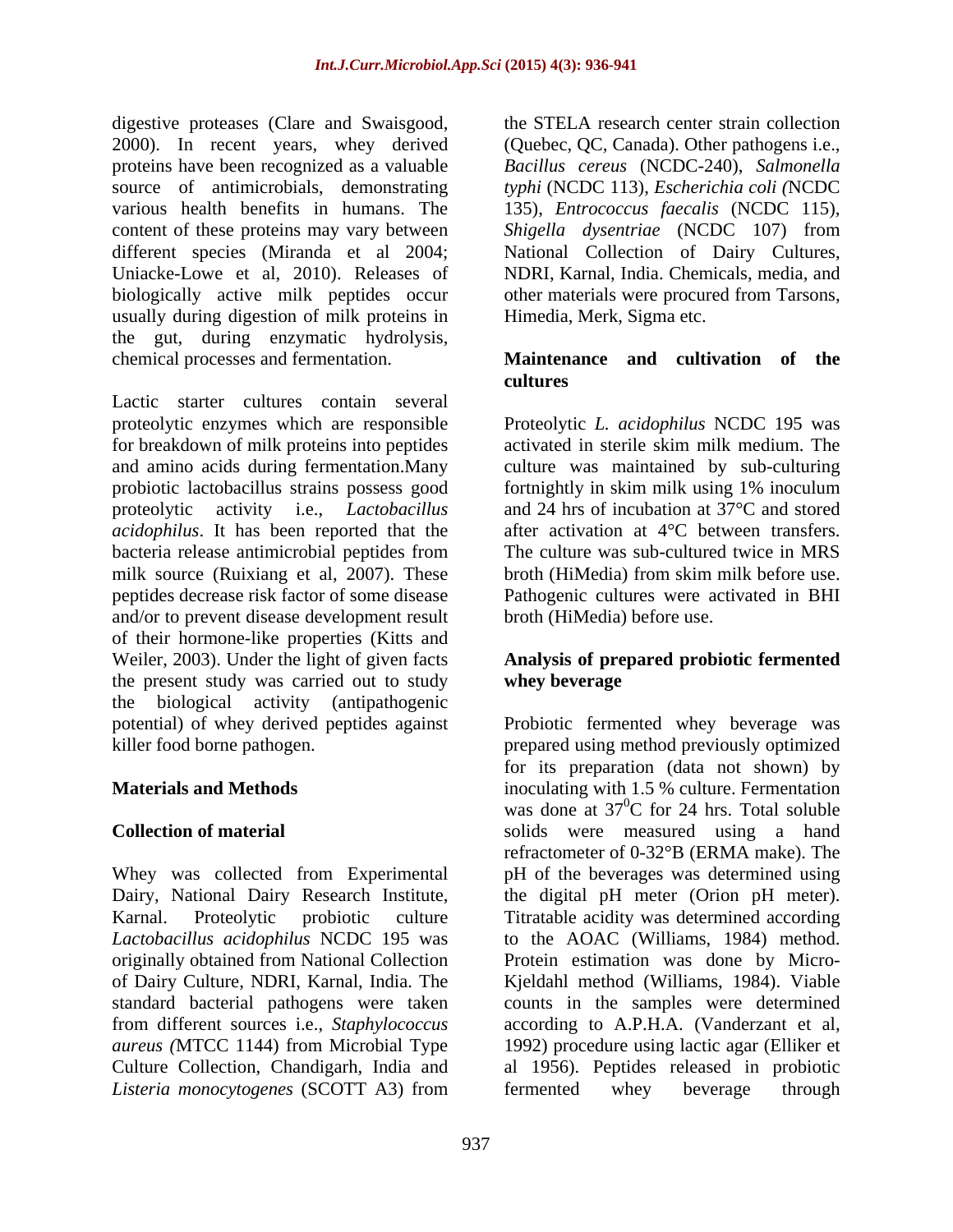proteolytic potential of probiotic culture and 50µl of permeate was placed into each (*Lactobacillus acidophilus* NCDC 195) were quantified using the o-phthaldialdehyde

The probiotic fermented whey beverage was step wise filtered to obtained peptide rich fraction. Firstly, the probiotic fermented whey beverage supernatant was obtained by centrifugation at 7000 rpm for 10 minutes in Statistica**l** procedures as described by refrigerated centrifuge. The supernatant was Snedecor and Cochran (1977) were used to filtered with 0.45µm syringe filters and the obtained filtrate was filtered with 0.22µm syringe filters. 10KDa and 5KDa ultra analysis of variance (ANOVA) were used to filtrate bioactive peptide fractions were obtained by passing supernatant through 10 KDa and 5KDa MWCO membranes (Vivaspin) and these fractions were assayed for antipathogenic potential. *L. acidophilus* is one of the most popular

## **10KDa fractions** strain NCDC 195 was taken.

The fermented whey drinks peptide fractions **Analysis of probiotic fermented whey** of 10 KDa, and 5KDa were screened for their antimicrobial activity against various of Brain Heart Infusion broth and incubated  $469.85 \pm 0.12 \text{ µg/ml}$ . for four hours so that all cells should be in log phase. 50µl of this culture which Bhardwaj and Singh (2013) reported that contained  $10^6$  cfu/ml was transferred to soft peptide of whey supernatant was observed agar and poured onto the base plates already higher at 37°C while at higher temperatures

The plates were refrigerated at  $5^{\circ}$  C for an hour before wells were cut into these agar plates. The bottom of the wells was sealed well.

(OPA) method (Benson et al, 1975). The plates were stored at  $4^{\circ}$  C for 2h to **Extraction of bioactive peptide rich 10** incubated at 37°C for 24 h and subsequently **KDa and 5 KDa fractions from probiotic fermented whey beverage** each well. A clear zone of 1 mm or greater permit radial diffusion of the permeate and examined for zone of inhibition surrounding extending laterally from the edge of well was considered positive inhibition.

### **Statistical analysis**

analyze the data for the interpretation of results. Mean, standard deviation and describe the results.

## **Result and Discussion**

**Antipathogenic potential of 5 KDa and** study probiotic proteolytic *L. acidophilus* species of lactic acid bacteria. In the present strain NCDC 195 was taken.

# **beverage**

indicator organisms using agar well As shown in results the log count of the diffusion assay as per the method of Perez et prepared probiotic fermented whey beverage al (1990) with some modifications. The were 8.59 cfu/ml, the values obtained for indicator organisms were grown for 16-18 h pH, titratable acidity and total soluble solids at their optimum temperatures in BHI broth. were  $4.02\pm0.02$ ,  $1.02\pm0.01$  and  $20.83\pm0.03$ 100µl of the culture was transferred to 5ml respectively. The peptide contents were  $469.85 \pm 0.12$  µg/ml.

prepared. peptide contents get reduced this is because of production of more peptidases at higher temperature i.e. 40°C and 44°C.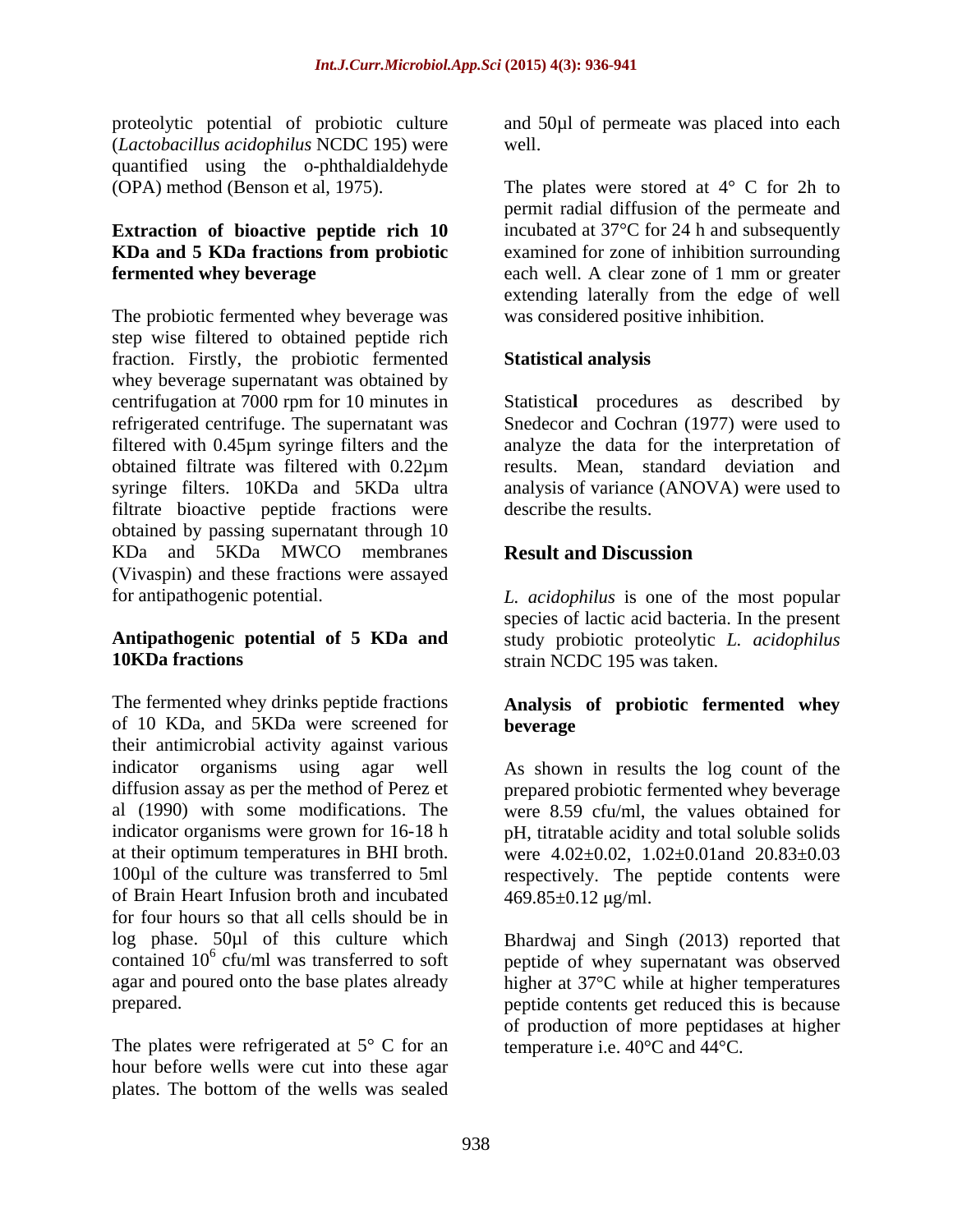## **Antipathogenic potential of bioactive peptide rich 5KDa and 10KDa fractions**

Before obtaining the supernatant for ultra-positive bacteria (*L. monocytogenes* Scott filtration pH of the sample obtained from A3 and *S. aureus* ATCC 25923), but less probiotic fermented whey beverage was effective against Gram negative bacteria (*E.*  adjusted at 6.0 thus the effect of lactic acid was eliminated. The bioactive peptide rich 5KDa and 10KDa fractions obtained from Antibacterial peptides from milk and whey probiotic fermented whey beverage had proteins have been reported during the last shown good antipathogenic potential. These 20 years with clear inhibitory effects on fractions had different activity towards a various strains of *E. coli, L. monocytogenes,* specific food born pathogen. It is clear from B. the Table 2 that peptides derived through the (Tomita et al, 1994; Recio and Visser, 2000; *L. acidophilus* strain NCDC 195 had potential to inhibit deadly food borne pathogens. It has been reported that the peptide rich

The 5KDa fraction of whey derived peptides stronger antibacterial effect than the single was active against both Gram positive peptides. In the same paper it was reported (*B.cereus, L. monocytogenes, Staph. aureus* and *E. faecalis,* with zone of inhibition 21 whey had any antimicrobial effect on the mm, 19 mm, 19 mm, and 21 mm, probiotic strain LGG; it seemed rather to be respectively) and Gram negative pathogens *E.coli, S.typhi, Sh. dysentriae* with zone of inhibition 18mm, 18 mm and 17 mm, pathogens *E.coli S.typhi Sh. dysentriae* with respectively (Fig 2). It was very clear from (Bhardwaj and Singh, 2013). the results that Gram positive pathogens are pathogens were also showing sensitivity but the range of zone of inhibition in narrower as compared to Gram negative pathogens. pathogens are more sensitive from bioactive pathogen was *Sh. dysentriae* (NCDC 107) preventive measure against food borne

**of fermented whey beverage**  (2013) that whey protein derived peptides with 15mm zone of inhibition. Similar kind of results were obtained by Véronique et al were more active against pathogenic Gram *coli* O157:H7 ATCC 35150).

> *B. cereus* and other micro-organisms Malkoski 2001; Haque and Chand, 2008).

fraction obtained from whey had a much that neither the peptides nor the digested activated by the whey hydrolysate (Hilde et al, 2011).

respectively (Fig 1). Same was with 10KDa According to the literature it is clear that fraction, as it was also active against both microbial enzymes possess the antimicrobial types of pathogens (*E. faecalis ,B.cereus L.* properties and based on data it is *monocytogenes, Staph. aureus* with zone of hypothesized that the feeding of these inhibition 29 mm, 20 mm, 23 mm and 18 natural proteins results in the production of mm, respectively and Gram negative anti microbial bioactive peptides, which zone of inhibition, 17mm, 17mm and 16 mm direct antimicrobial activity of the peptides function as effecting antibiotics via the (Bhardwaj and Singh, 2013).

very sensitive as zone of inhibition ranged The present study revealed the anti between 19mm to 23mm. Gram negative pathogenic potential of paneer whey derived The most sensitive pathogen was *L.*  peptides derived from whey as compare to *monocytogenes* (SCOTT A3) with zone of Gram negative pathogens. This type of clearance 23mm and least sensitive therapeutic beverages can be used as bioactive peptides. It can be concluded from obtained results that Gram positive pathogens are more sensitive from bioactive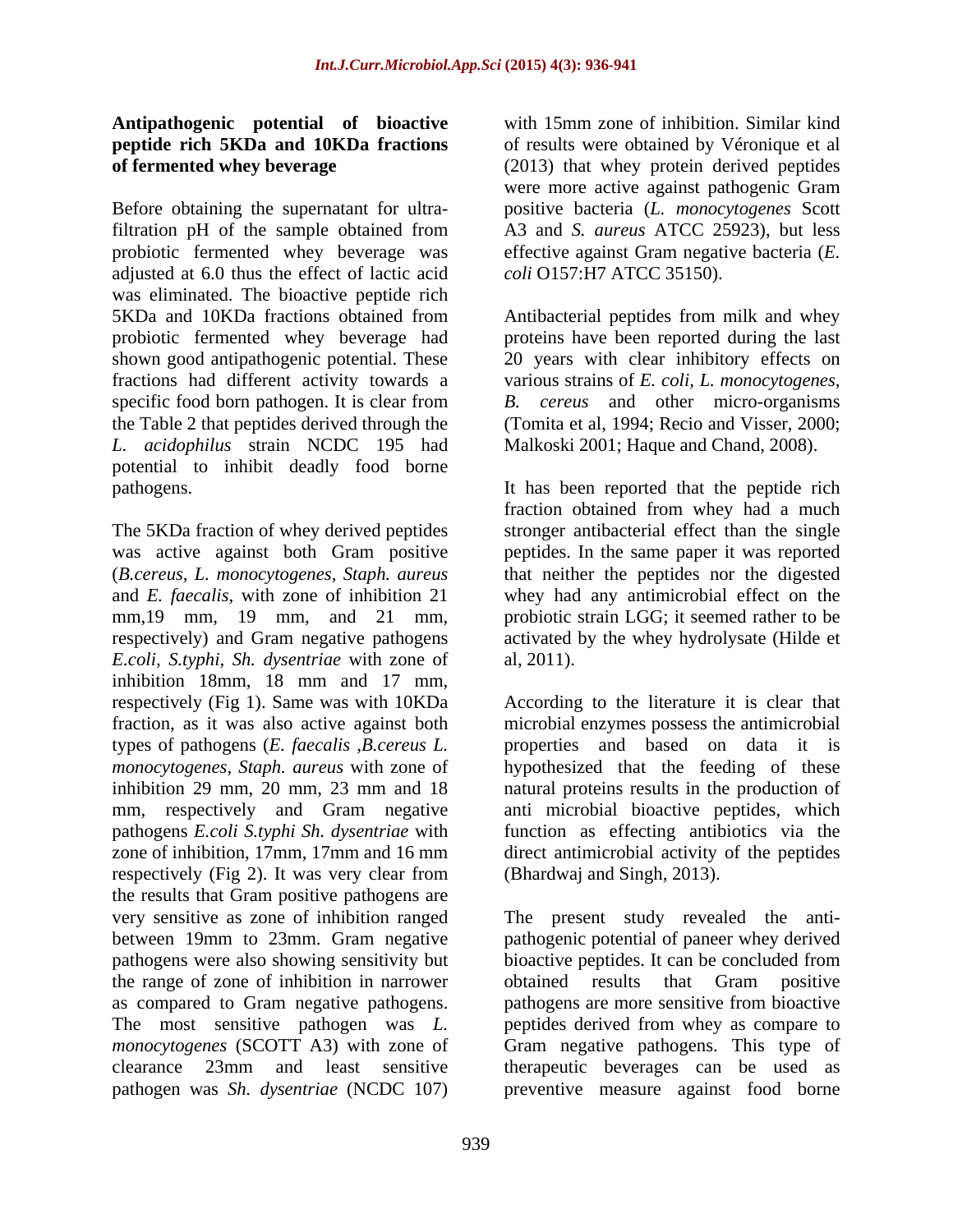diseases. The biological properties of whey derived peptides may play an important role in the development of therapeutic foods that mitigate the effects of killer food borne pathogen in human system.

|   | <b>S.No. Parameters</b>        | <b>Probiotic whey based drink</b> |
|---|--------------------------------|-----------------------------------|
| . | $ p_{\text{L}} $               | $4.02 \pm 0.02$                   |
|   | Acidity(%A)                    | $1.02 \pm 0.01$                   |
|   | Lactic Count (Log10<br>Cfu/ml) | $8.59 \pm 0.17$                   |
|   | $Tss$ (% $Brix$ )              | $20.83 \pm 0.03$                  |
|   | Peptide Content $(\mu g/ml)$   | $469.85 \pm 0.12$                 |

**Table.1** Chemical and microbiological analysis of probiotic whey based fermented drinks

Data are presented as Mean ±SD (n=3)



Data are presented as Mean  $\pm SD$  (n=3) (zone of inhibition diameter in mm)